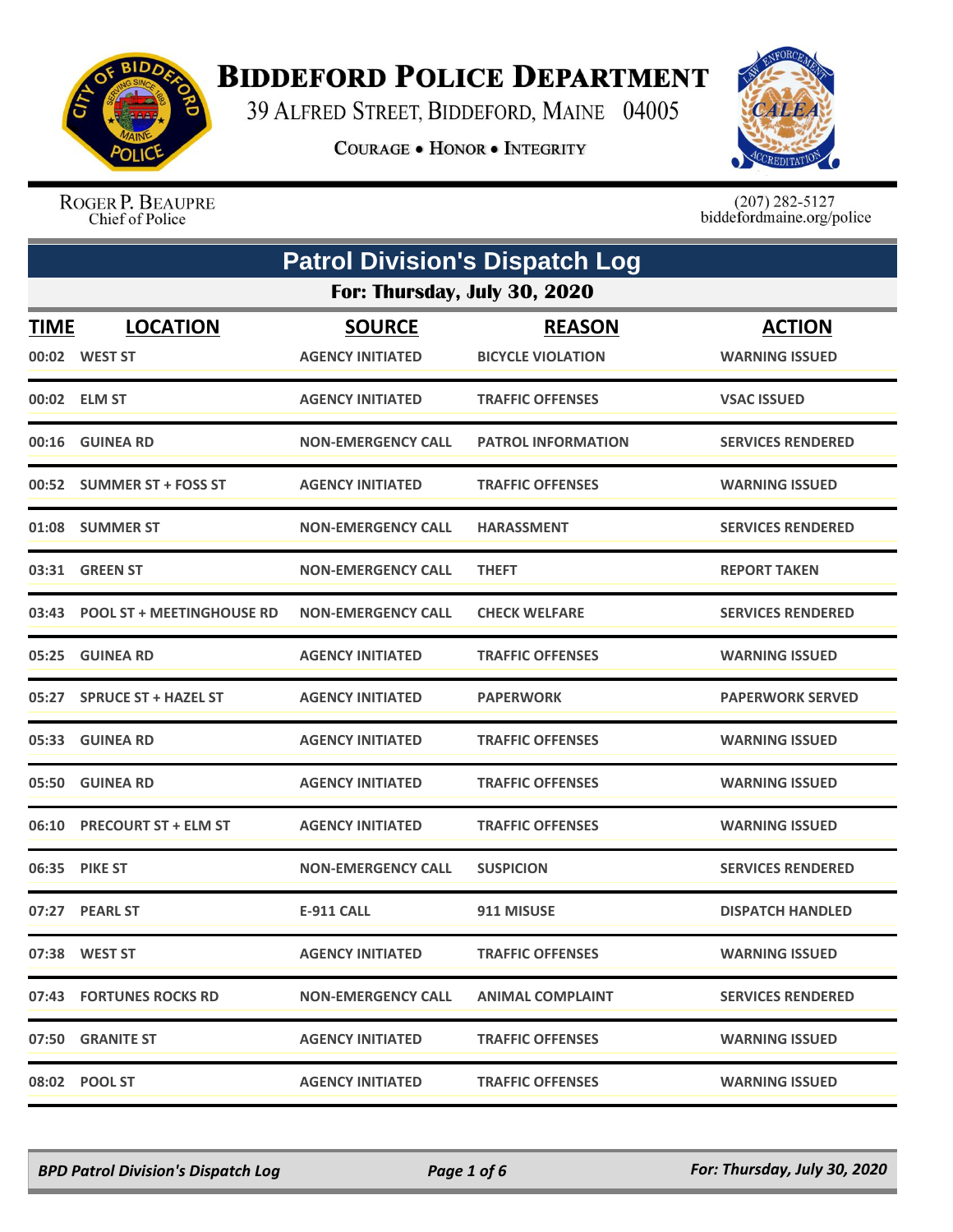| <b>TIME</b> | <b>LOCATION</b>                                                                                 | <b>SOURCE</b>             | <b>REASON</b>                                                   | <b>ACTION</b>            |  |
|-------------|-------------------------------------------------------------------------------------------------|---------------------------|-----------------------------------------------------------------|--------------------------|--|
|             | 08:05 ALFRED ST                                                                                 | E-911 CALL                | 911 MISUSE                                                      | <b>WARNING ISSUED</b>    |  |
|             | 08:09 POOL ST                                                                                   | <b>AGENCY INITIATED</b>   | <b>TRAFFIC OFFENSES</b>                                         | <b>WARNING ISSUED</b>    |  |
|             | 08:30 POOL ST                                                                                   | <b>AGENCY INITIATED</b>   | <b>TRAFFIC OFFENSES</b>                                         | <b>WARNING ISSUED</b>    |  |
|             | 08:33 ALFRED ST                                                                                 | <b>AGENCY INITIATED</b>   | <b>TRAFFIC OFFENSES</b>                                         | <b>VSAC ISSUED</b>       |  |
|             | 08:49 FOSS ST + POOL ST                                                                         | <b>AGENCY INITIATED</b>   | <b>TRAFFIC OFFENSES</b>                                         | <b>WARNING ISSUED</b>    |  |
|             | 08:59 MT VERNON ST                                                                              | <b>AGENCY INITIATED</b>   | <b>PARKING COMPLAINT</b>                                        | <b>SERVICES RENDERED</b> |  |
| 09:27       | <b>GREEN ST</b>                                                                                 | <b>NON-EMERGENCY CALL</b> | <b>PARKING COMPLAINT</b>                                        | <b>SERVICES RENDERED</b> |  |
|             | 09:32 POOL ST                                                                                   | <b>AGENCY INITIATED</b>   | <b>TRAFFIC OFFENSES</b>                                         | <b>VSAC ISSUED</b>       |  |
|             | 09:35    FOSS ST                                                                                | <b>AGENCY INITIATED</b>   | <b>PAPERWORK</b>                                                | <b>SERVICES RENDERED</b> |  |
|             | 09:40 HILLS BEACH RD                                                                            | <b>AGENCY INITIATED</b>   | <b>TRAFFIC OFFENSES</b>                                         | <b>WARNING ISSUED</b>    |  |
|             | 09:56 ALFRED ST                                                                                 | <b>AGENCY INITIATED</b>   | <b>TRAFFIC OFFENSES</b>                                         | <b>WARNING ISSUED</b>    |  |
|             | 09:58 ELM ST                                                                                    | <b>OTHER</b>              | <b>COVID-19 VIOLATION</b>                                       | <b>SERVICES RENDERED</b> |  |
|             | 10:08 POOL ST + KYLE LN                                                                         | <b>AGENCY INITIATED</b>   | <b>TRAFFIC OFFENSES</b>                                         | <b>WARNING ISSUED</b>    |  |
| 10:10       | <b>SKY OAKS DR</b>                                                                              | <b>E-911 CALL</b>         | <b>SUSPICION</b>                                                | <b>GONE ON ARRIVAL</b>   |  |
|             | <b>10:18 HILL ST</b>                                                                            | <b>AGENCY INITIATED</b>   | <b>TRAFFIC OFFENSES</b>                                         | <b>WARNING ISSUED</b>    |  |
|             | 10:26 POOL ST                                                                                   | <b>AGENCY INITIATED</b>   | <b>TRAFFIC OFFENSES</b>                                         | <b>VSAC ISSUED</b>       |  |
|             | 10:27 PIERSONS LN                                                                               | <b>NON-EMERGENCY CALL</b> | <b>PARKING COMPLAINT</b>                                        | <b>SERVICES RENDERED</b> |  |
|             | 10:45 GREEN ST                                                                                  | <b>NON-EMERGENCY CALL</b> | <b>ASSIST OTHER AGENCY</b>                                      | <b>SERVICES RENDERED</b> |  |
|             | 10:47 POOL ST                                                                                   | <b>AGENCY INITIATED</b>   | <b>TRAFFIC OFFENSES</b>                                         | <b>WARNING ISSUED</b>    |  |
|             | 10:55 POOL ST                                                                                   | <b>AGENCY INITIATED</b>   | <b>TRAFFIC OFFENSES</b>                                         | <b>VSAC ISSUED</b>       |  |
|             | 11:06 BACON ST                                                                                  | <b>E-911 CALL</b>         | <b>CRIM THREAT / TERRORIZING</b>                                | <b>GONE ON ARRIVAL</b>   |  |
|             | 11:32 HILLS BEACH RD                                                                            | <b>AGENCY INITIATED</b>   | <b>TRAFFIC OFFENSES</b>                                         | <b>WARNING ISSUED</b>    |  |
| 11:44       | <b>MAIN ST</b>                                                                                  |                           | NON-EMERGENCY CALL VIOL OF BAIL CONDITIONS                      | <b>ARREST(S) MADE</b>    |  |
|             |                                                                                                 |                           | OFFENDER: SCOTT BRIAN COLE  AGE: 43  RESIDENT OF: BIDDEFORD, ME |                          |  |
|             | CHARGE: DISORDERLY CONDUCT, OFFENSIVE WORDS, GESTURES<br>CHARGE: VIOLATING CONDITION OF RELEASE |                           |                                                                 |                          |  |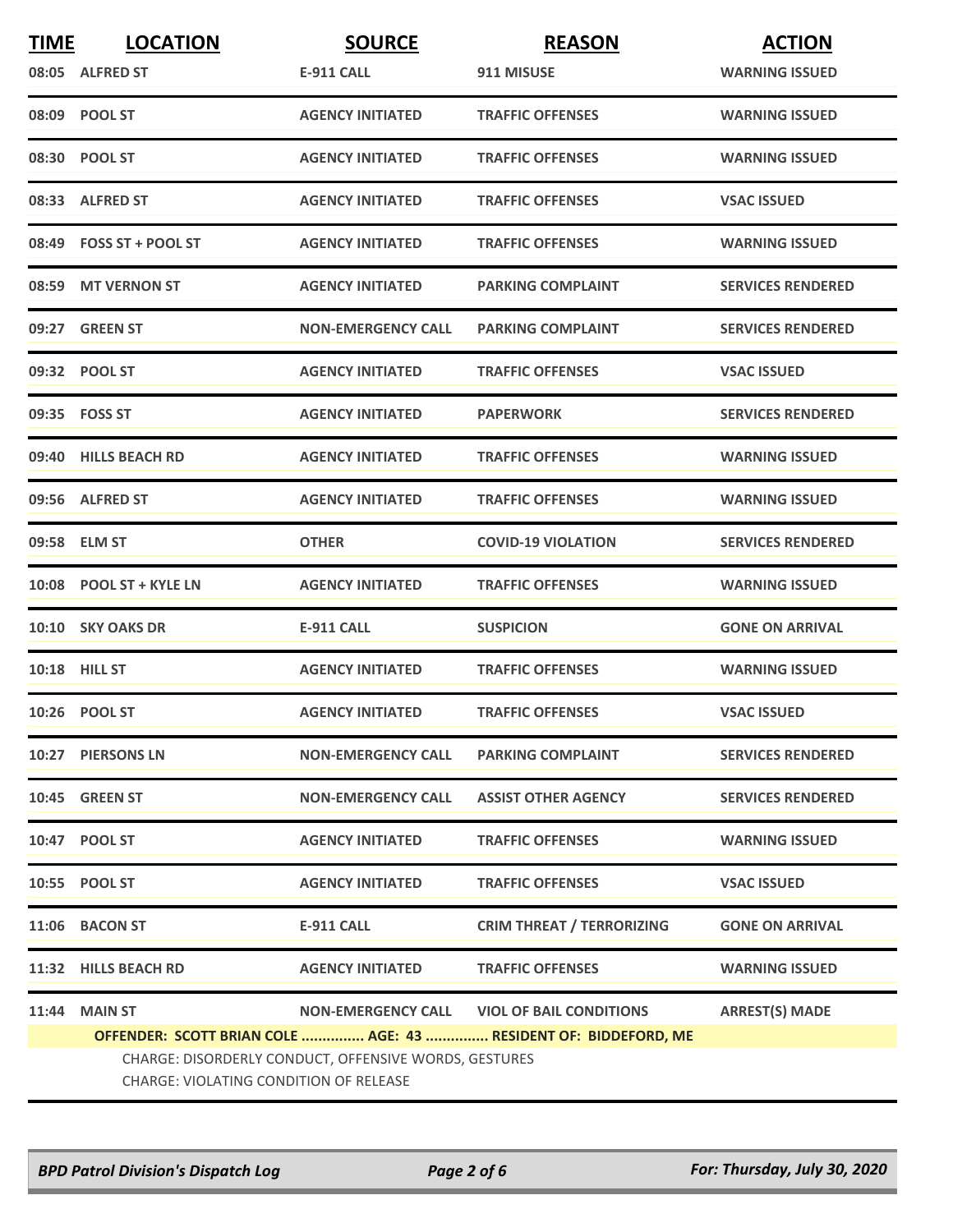| <b>TIME</b> | <b>LOCATION</b>                          | <b>SOURCE</b>             | <b>REASON</b>                                                      | <b>ACTION</b>                |
|-------------|------------------------------------------|---------------------------|--------------------------------------------------------------------|------------------------------|
|             | 11:52 ALFRED ST                          | <b>E-911 CALL</b>         | 911 MISUSE                                                         | <b>NO ACTION REQUIRED</b>    |
|             | 11:59 ALFRED ST                          | <b>WALK-IN AT STATION</b> | <b>ALL OTHER</b>                                                   | <b>SERVICES RENDERED</b>     |
|             | 11:59 ELM ST + PRECOURT ST               | <b>E-911 CALL</b>         | 911 MISUSE                                                         | <b>SERVICES RENDERED</b>     |
|             | 12:02 MAIN ST                            | <b>AGENCY INITIATED</b>   | <b>TRAFFIC OFFENSES</b>                                            | <b>VSAC ISSUED</b>           |
|             | $12:13$ MAIN ST                          | <b>NON-EMERGENCY CALL</b> | <b>PUBLIC URINATION OR DEFECATIO</b>                               | <b>FIELD INTERVIEW</b>       |
|             | 12:25 LACONIA ST                         | <b>NON-EMERGENCY CALL</b> | <b>ANIMAL COMPLAINT</b>                                            | <b>SERVICES RENDERED</b>     |
|             | 12:29 ALFRED ST                          | <b>AGENCY INITIATED</b>   | <b>TRAFFIC OFFENSES</b>                                            | <b>VSAC ISSUED</b>           |
|             | 12:37 MAY ST                             | <b>AGENCY INITIATED</b>   | <b>TRAFFIC OFFENSES</b>                                            | <b>VSAC ISSUED</b>           |
|             | 12:41 BEACON AVE                         | <b>E-911 CALL</b>         | <b>SUSPICION</b>                                                   | <b>SERVICES RENDERED</b>     |
|             | 12:44 MARBLEHEAD LN                      | <b>NON-EMERGENCY CALL</b> | <b>SUSPICION</b>                                                   | <b>REFERRED OTHER AGENCY</b> |
|             | 12:57 MAY ST                             | <b>AGENCY INITIATED</b>   | <b>TRAFFIC OFFENSES</b>                                            | <b>WARNING ISSUED</b>        |
|             | 12:58 ALFRED ST                          | <b>NON-EMERGENCY CALL</b> | <b>ASSIST OTHER AGENCY</b>                                         | <b>CANCELLED IN ROUTE</b>    |
|             | 13:00 ELM ST                             | <b>AGENCY INITIATED</b>   | <b>ANIMAL COMPLAINT</b>                                            | <b>SERVICES RENDERED</b>     |
|             | 13:01 ALFRED ST                          | <b>NON-EMERGENCY CALL</b> | <b>PAPERWORK</b>                                                   | <b>REFERRED OTHER AGENCY</b> |
|             | 13:02 SOUTH ST + MAY ST                  | <b>AGENCY INITIATED</b>   | <b>TRAFFIC OFFENSES</b>                                            | <b>WARNING ISSUED</b>        |
|             | 13:12 SOUTH ST                           | <b>AGENCY INITIATED</b>   | <b>TRAFFIC OFFENSES</b>                                            | <b>WARNING ISSUED</b>        |
|             | 13:17 MAINE TPKE                         | <b>E-911 CALL</b>         | 911 MISUSE                                                         | <b>REFERRED OTHER AGENCY</b> |
|             | 13:24 ALFRED ST                          | <b>AGENCY INITIATED</b>   | <b>TRAFFIC OFFENSES</b>                                            | <b>WARNING ISSUED</b>        |
|             | 13:29 WEST ST + GRAHAM ST                | <b>AGENCY INITIATED</b>   | <b>TRAFFIC OFFENSES</b>                                            | <b>WARNING ISSUED</b>        |
|             | 13:32 CHAPEL ST                          | <b>NON-EMERGENCY CALL</b> | <b>DOMESTIC COMPLAINTS</b>                                         | <b>ARREST(S) MADE</b>        |
|             | <b>CHARGE: DOMESTIC VIOLENCE ASSAULT</b> |                           | OFFENDER: DAKOTA MICHAEL KEAN  AGE: 20  RESIDENT OF: BIDDEFORD, ME |                              |
|             | 13:37 HILL ST                            | <b>AGENCY INITIATED</b>   | <b>TRAFFIC OFFENSES</b>                                            | <b>WARNING ISSUED</b>        |
|             | 13:38 PROSPECT ST + WEST ST              | <b>AGENCY INITIATED</b>   | <b>TRAFFIC OFFENSES</b>                                            | <b>WARNING ISSUED</b>        |
|             | 13:38 MARBLEHEAD LN                      | <b>NON-EMERGENCY CALL</b> | <b>ARTICLES LOST/FOUND</b>                                         | <b>REFERRED OTHER AGENCY</b> |
|             | 13:46 WEST ST + CENTURY DR               | <b>AGENCY INITIATED</b>   | <b>TRAFFIC OFFENSES</b>                                            | <b>VSAC ISSUED</b>           |

*BPD Patrol Division's Dispatch Log Page 3 of 6 For: Thursday, July 30, 2020*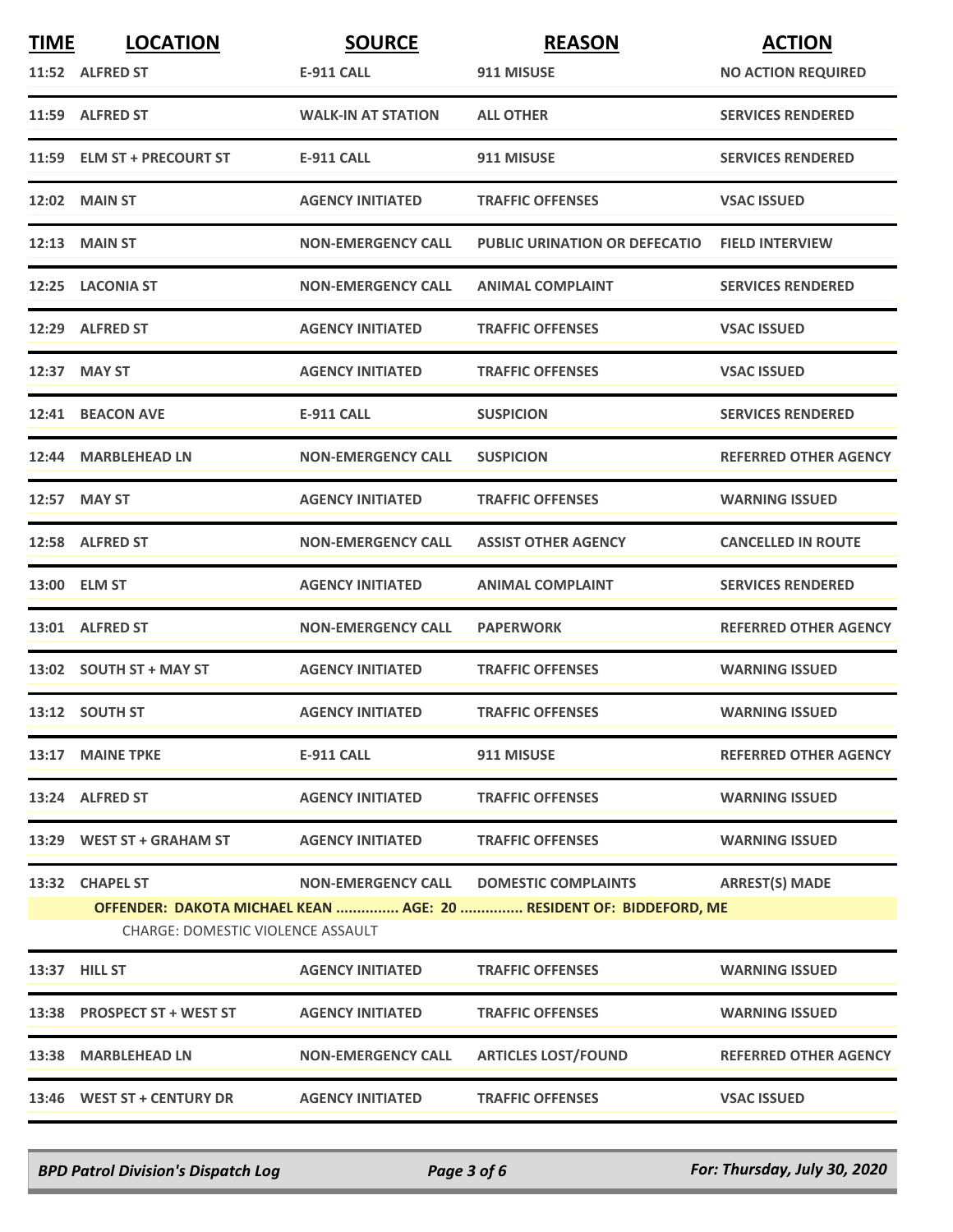| <b>TIME</b> | <b>LOCATION</b>                | <b>SOURCE</b>             | <b>REASON</b>                    | <b>ACTION</b>             |
|-------------|--------------------------------|---------------------------|----------------------------------|---------------------------|
|             | 13:49 TAYLOR ST                | <b>NON-EMERGENCY CALL</b> | <b>SEX OFFENDER REGISTRATION</b> | <b>REPORT TAKEN</b>       |
|             | 13:57 GRANITE ST               | <b>AGENCY INITIATED</b>   | <b>TRAFFIC OFFENSES</b>          | <b>WARNING ISSUED</b>     |
|             | 14:04 WEST ST                  | <b>AGENCY INITIATED</b>   | <b>TRAFFIC OFFENSES</b>          | <b>VSAC ISSUED</b>        |
|             | 14:07 HILLS BEACH RD           | <b>E-911 CALL</b>         | 911 MISUSE                       | <b>WARNING ISSUED</b>     |
|             | 14:16 WEST ST                  | <b>AGENCY INITIATED</b>   | <b>TRAFFIC OFFENSES</b>          | <b>WARNING ISSUED</b>     |
|             | 14:18 MARBLEHEAD LN            | <b>NON-EMERGENCY CALL</b> | <b>RIVER PATROL OFFENSES</b>     | <b>SERVICES RENDERED</b>  |
|             | 14:25 MARION AVE               | <b>AGENCY INITIATED</b>   | <b>ANIMAL COMPLAINT</b>          | <b>WARNING ISSUED</b>     |
|             | 14:32 WEST ST                  | <b>AGENCY INITIATED</b>   | <b>TRAFFIC OFFENSES</b>          | <b>WARNING ISSUED</b>     |
|             | 14:34 POOL ST + BRISTOL ST     | <b>AGENCY INITIATED</b>   | <b>TRAFFIC OFFENSES</b>          | <b>WARNING ISSUED</b>     |
|             | 14:34 MYRTLE ST                | <b>NON-EMERGENCY CALL</b> | <b>SUSPICION</b>                 | <b>SERVICES RENDERED</b>  |
|             | $14:37$ WEST ST + HILL ST      | <b>AGENCY INITIATED</b>   | <b>TRAFFIC OFFENSES</b>          | <b>WARNING ISSUED</b>     |
|             | 14:37 ALFRED ST                | <b>WALK-IN AT STATION</b> | <b>ALL OTHER</b>                 | <b>SERVICES RENDERED</b>  |
|             | 14:39 ALFRED ST                | <b>WALK-IN AT STATION</b> | <b>PAPERWORK</b>                 | <b>SERVICES RENDERED</b>  |
|             | 14:47 MAIN ST                  | <b>NON-EMERGENCY CALL</b> | <b>ALL OTHER</b>                 | <b>SERVICES RENDERED</b>  |
|             | 14:49 MAIN ST                  | <b>E-911 CALL</b>         | 911 MISUSE                       | <b>NO ACTION REQUIRED</b> |
|             | 14:49 MAIN ST                  | <b>E-911 CALL</b>         | <b>SUSPICION</b>                 | <b>GONE ON ARRIVAL</b>    |
|             | 14:52 WEST ST                  | <b>AGENCY INITIATED</b>   | <b>TRAFFIC OFFENSES</b>          | <b>WARNING ISSUED</b>     |
|             | 15:15    FOSS ST               | <b>E-911 CALL</b>         | <b>SUSPICION</b>                 | <b>SERVICES RENDERED</b>  |
|             | <b>15:16 WEST ST</b>           | <b>AGENCY INITIATED</b>   | <b>TRAFFIC OFFENSES</b>          | <b>WARNING ISSUED</b>     |
|             | <b>15:18 MEDICAL CENTER DR</b> | <b>NON-EMERGENCY CALL</b> | <b>SUSPICIOUS PACKAGE</b>        | <b>SERVICES RENDERED</b>  |
|             | 15:26 RAYMOND ST + HILL ST     | <b>AGENCY INITIATED</b>   | <b>TRAFFIC OFFENSES</b>          | <b>WARNING ISSUED</b>     |
|             | <b>15:32 GRANITE ST</b>        | <b>E-911 CALL</b>         | 911 MISUSE                       | <b>NO ACTION REQUIRED</b> |
|             | 15:33 HILL ST                  | <b>AGENCY INITIATED</b>   | <b>TRAFFIC OFFENSES</b>          | <b>VSAC ISSUED</b>        |
|             | 15:43 ROCKY WAY                | <b>E-911 CALL</b>         | 911 MISUSE                       | <b>NO ACTION REQUIRED</b> |
|             | 15:44 MAINE TPKE               | <b>E-911 CALL</b>         | 911 MISUSE                       | <b>CALL TRANSFERRED</b>   |

*BPD Patrol Division's Dispatch Log Page 4 of 6 For: Thursday, July 30, 2020*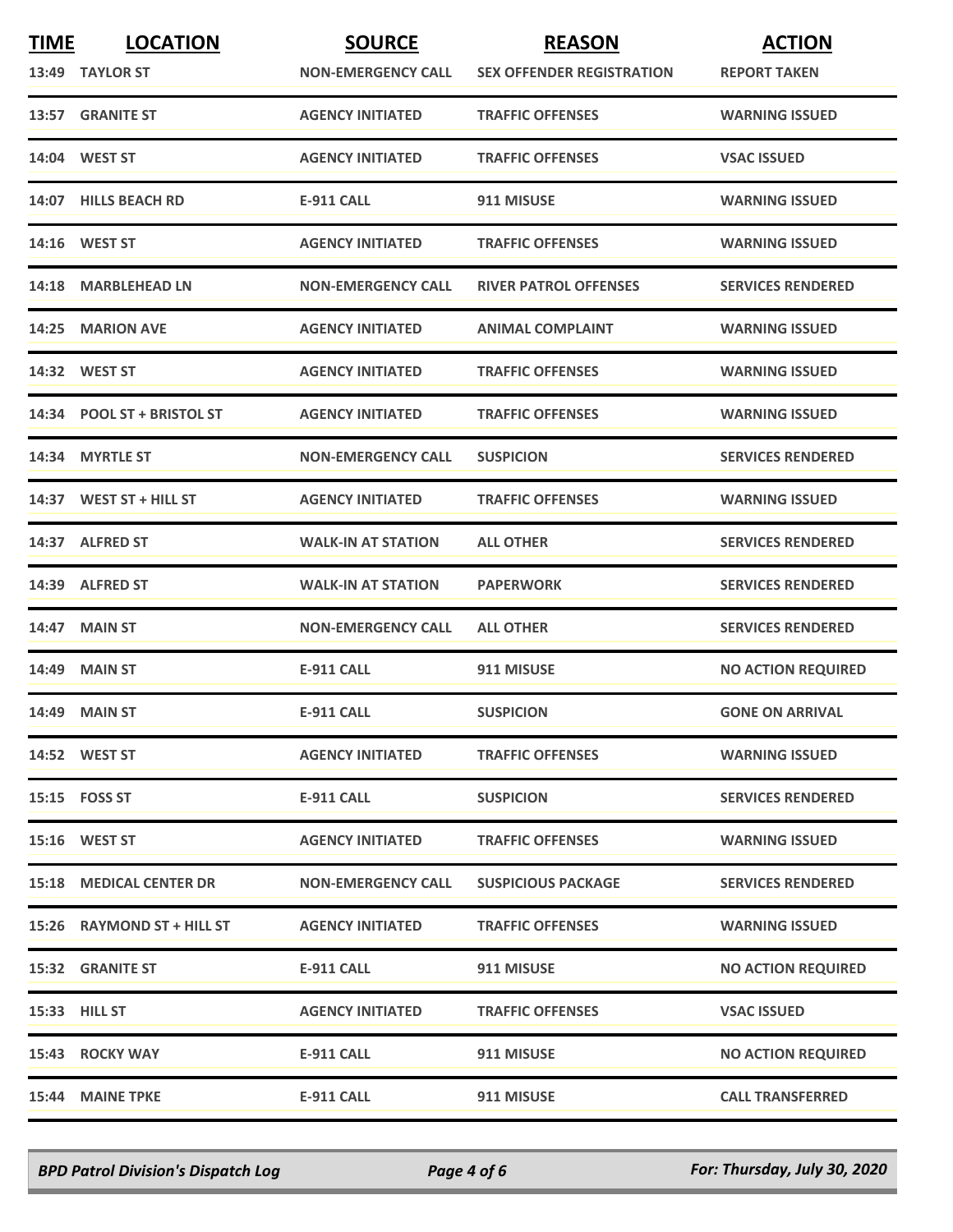| <b>TIME</b> | <b>LOCATION</b>                | <b>SOURCE</b>             | <b>REASON</b>                    | <b>ACTION</b>                |
|-------------|--------------------------------|---------------------------|----------------------------------|------------------------------|
|             | 15:46 HILL ST + HILLSIDE AVE   | <b>AGENCY INITIATED</b>   | <b>TRAFFIC OFFENSES</b>          | <b>VSAC ISSUED</b>           |
|             | 15:48 ALFRED ST                | <b>NON-EMERGENCY CALL</b> | <b>SUSPICION</b>                 | <b>GONE ON ARRIVAL</b>       |
|             | 15:59 KING ST                  | <b>AGENCY INITIATED</b>   | <b>TRAFFIC OFFENSES</b>          | <b>VSAC ISSUED</b>           |
|             | 16:01 GRANITE ST + WEST ST     | <b>AGENCY INITIATED</b>   | <b>TRAFFIC OFFENSES</b>          | <b>VSAC ISSUED</b>           |
|             | <b>16:18 BOULDER WAY</b>       | <b>NON-EMERGENCY CALL</b> | <b>CRIMINAL MISCHIEF</b>         | <b>REPORT TAKEN</b>          |
|             | 16:33 ALFRED ST                | <b>AGENCY INITIATED</b>   | <b>TRAFFIC OFFENSES</b>          | <b>WARNING ISSUED</b>        |
|             | 16:34 MAIN ST                  | <b>NON-EMERGENCY CALL</b> | <b>CRIMINAL MISCHIEF</b>         | <b>REPORT TAKEN</b>          |
|             | 16:46 SOUTH ST                 | <b>NON-EMERGENCY CALL</b> | <b>SUSPICION</b>                 | <b>SERVICES RENDERED</b>     |
|             | 16:55 ELM ST                   | <b>NON-EMERGENCY CALL</b> | <b>ANIMAL COMPLAINT</b>          | <b>SERVICES RENDERED</b>     |
|             | 17:19 MAIN ST                  | <b>E-911 CALL</b>         | 911 MISUSE                       | <b>NO ACTION REQUIRED</b>    |
|             | <b>17:20 MAIN ST</b>           | <b>E-911 CALL</b>         | 911 MISUSE                       | <b>NO ACTION REQUIRED</b>    |
|             | <b>17:24 PIKE ST</b>           | <b>E-911 CALL</b>         | <b>CIVIL COMPLAINT</b>           | <b>SERVICES RENDERED</b>     |
|             | 17:28 FRANKLIN ST              | <b>NON-EMERGENCY CALL</b> | <b>JUVENILE OFFENSES</b>         | <b>SERVICES RENDERED</b>     |
|             | 17:57 ALFRED ST                | <b>WALK-IN AT STATION</b> | <b>ALL OTHER</b>                 | <b>SERVICES RENDERED</b>     |
|             | 18:01 ALFRED ST + BOULDER WAY  | <b>NON-EMERGENCY CALL</b> | <b>TRAFFIC LIGHT NOT WORKING</b> | <b>SERVICES RENDERED</b>     |
|             | 18:02 BIRCH ST                 | <b>NON-EMERGENCY CALL</b> | <b>SCAM</b>                      | <b>REPORT TAKEN</b>          |
|             | 18:06 MISTY MEADOWS DR         | <b>AGENCY INITIATED</b>   | <b>PAPERWORK</b>                 | <b>PAPERWORK SERVED</b>      |
|             | 18:19 ST MARYS ST              | <b>NON-EMERGENCY CALL</b> | <b>CRIMINAL MISCHIEF</b>         | <b>SERVICES RENDERED</b>     |
|             | 18:28 ALFRED ST                | <b>AGENCY INITIATED</b>   | <b>TURTLE CROSSING THE ROAD</b>  | <b>SERVICES RENDERED</b>     |
|             | <b>18:54 FORTUNES ROCKS RD</b> | <b>NON-EMERGENCY CALL</b> | <b>ANIMAL COMPLAINT</b>          | <b>REFERRED OTHER AGENCY</b> |
|             | 19:06 ELM ST                   | <b>NON-EMERGENCY CALL</b> | <b>DISTURBANCE / NOISE</b>       | <b>NEGATIVE CONTACT</b>      |
|             | <b>19:13 BOULDER WAY</b>       | <b>NON-EMERGENCY CALL</b> | <b>DISTURBANCE / NOISE</b>       | <b>NEGATIVE CONTACT</b>      |
|             | 19:22 BACON ST                 | <b>NON-EMERGENCY CALL</b> | <b>PARKING COMPLAINT</b>         | <b>PARKING TICKET ISSUED</b> |
|             | 19:57 SCHOOL ST                | <b>E-911 CALL</b>         | <b>DOMESTIC COMPLAINTS</b>       | <b>REPORT TAKEN</b>          |
|             | <b>21:50 BRADBURY ST</b>       | <b>E-911 CALL</b>         | 911 MISUSE                       | <b>NEGATIVE CONTACT</b>      |

*BPD Patrol Division's Dispatch Log Page 5 of 6 For: Thursday, July 30, 2020*